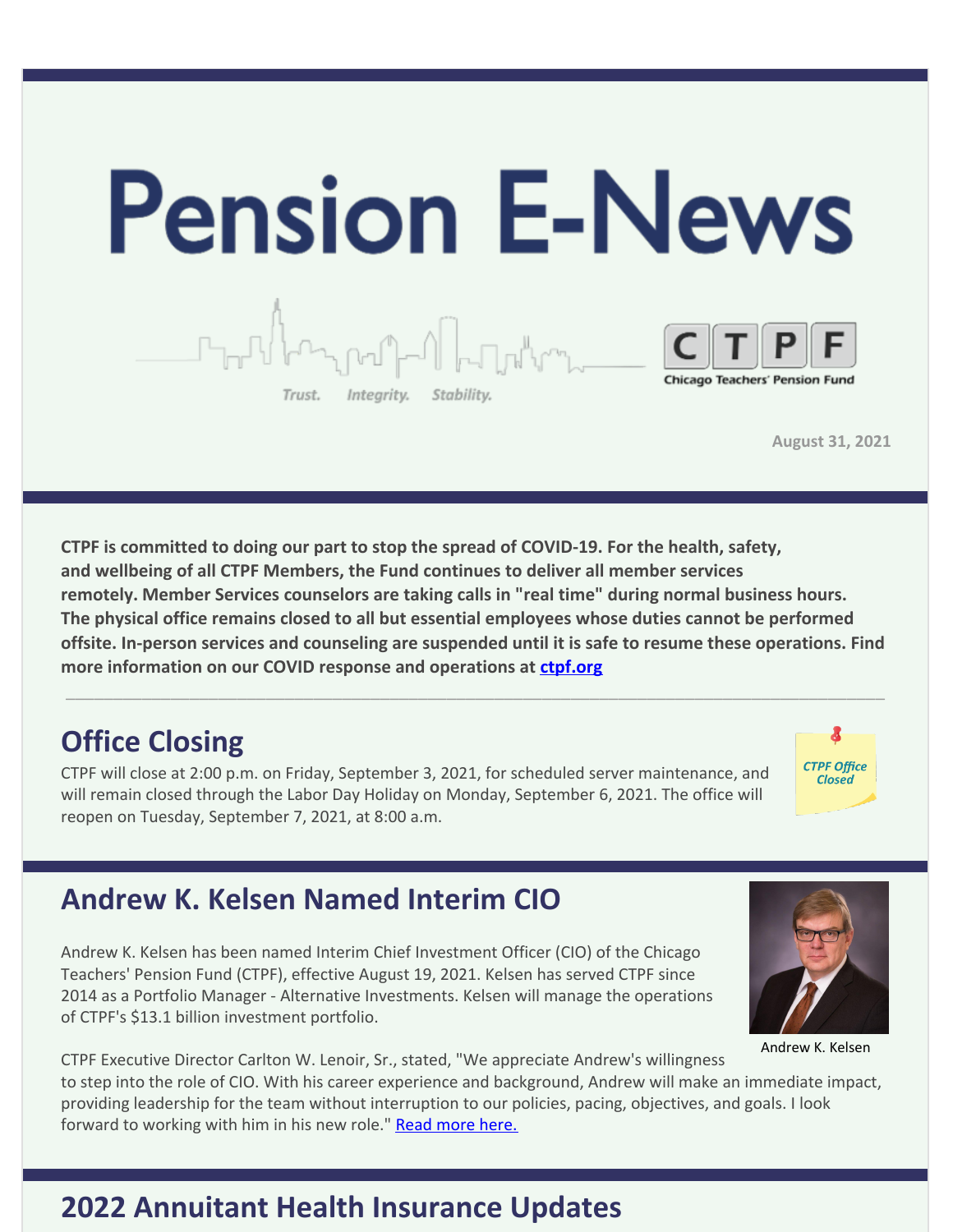#### **2022 Premium Subsidy**

August 19, 2021, the Board of Trustees voted to continue the Health Insurance Premium Subsidy at **60%** for 2022. Find more 2022 Health Insurance Information at [Open Enrollment Central.](https://www.ctpf.org/member-resources/retired-members/open-enrollment-central) 

#### **Education Week and Vendor Week Dates**

Dates for the 2021 Health Insurance Seminars and vendor week presentations along with registration information are available in the calendar.

### **2022 Health Insurance Handbook**

The 2022 Health Insurance Handbook will be mailed at the end of September [for delivery by October 1 to members. It will be posted online at Open](https://www.ctpf.org/member-resources/retired-members/open-enrollment-central) **Enrollment Central** before it is mailed, so check back for an early view.

### **Town Hall Webinar**

CTPF Executive Director Carlton W. Lenoir, Sr., will host a Town Hall webinar for members on Wednesday,

September 29, 2021, at 4:30 p.m. Topics include an end of the fiscal year financial update, 2021 Trustee

Elections, and a review of important dates and information for 2022 Health Insurance Open Enrollment for

retirees. [Register in advance for this webinar](https://ctpf.zoom.us/webinar/register/WN_ZusUkoM5RBij7r2q5ms9SA). You will receive a confirmation email with login information for the webinar.

**Register Today!** 

### **2021 Health Insurance Rebate Mailing**

Today, (August 31, 2021), is the last day for members who do not participate in CTPF health insurance plans to submit documentation for 2020 health insurance rebates (January 1-December 31, 2020). Applications received or postmarked after August 31 will not be processed. Send benefit applications and document by fax 312.641.7185 or email an attachment (.pdf or .jpg format) to imaging@ctpf.org to ensure processing.

**Mail Before** Aug 3

*Note: The Health Insurance Department began payment of the 2020 rebates in early June. Applications are being reviewed in order of receipt.*

### **Board of Trustees Election Notice**

CTPF will hold two elections in 2021. Teachers will elect two representatives and Pensioners will elect three representatives. Nomination petitions are now available. Contact Election Coordinator Gail Davis: 312.604.1400, ext. 402, or email elections@ctpf.org to request a packet. [Visit Election Central at ctpf.org](https://www.ctpf.org/about-ctpf/election-central-2021) for additional information.

### **Register for** *my***CTPF**

CTPF invites members to register for *my*CTPF the Member Self Service Portal. Once an account is created,

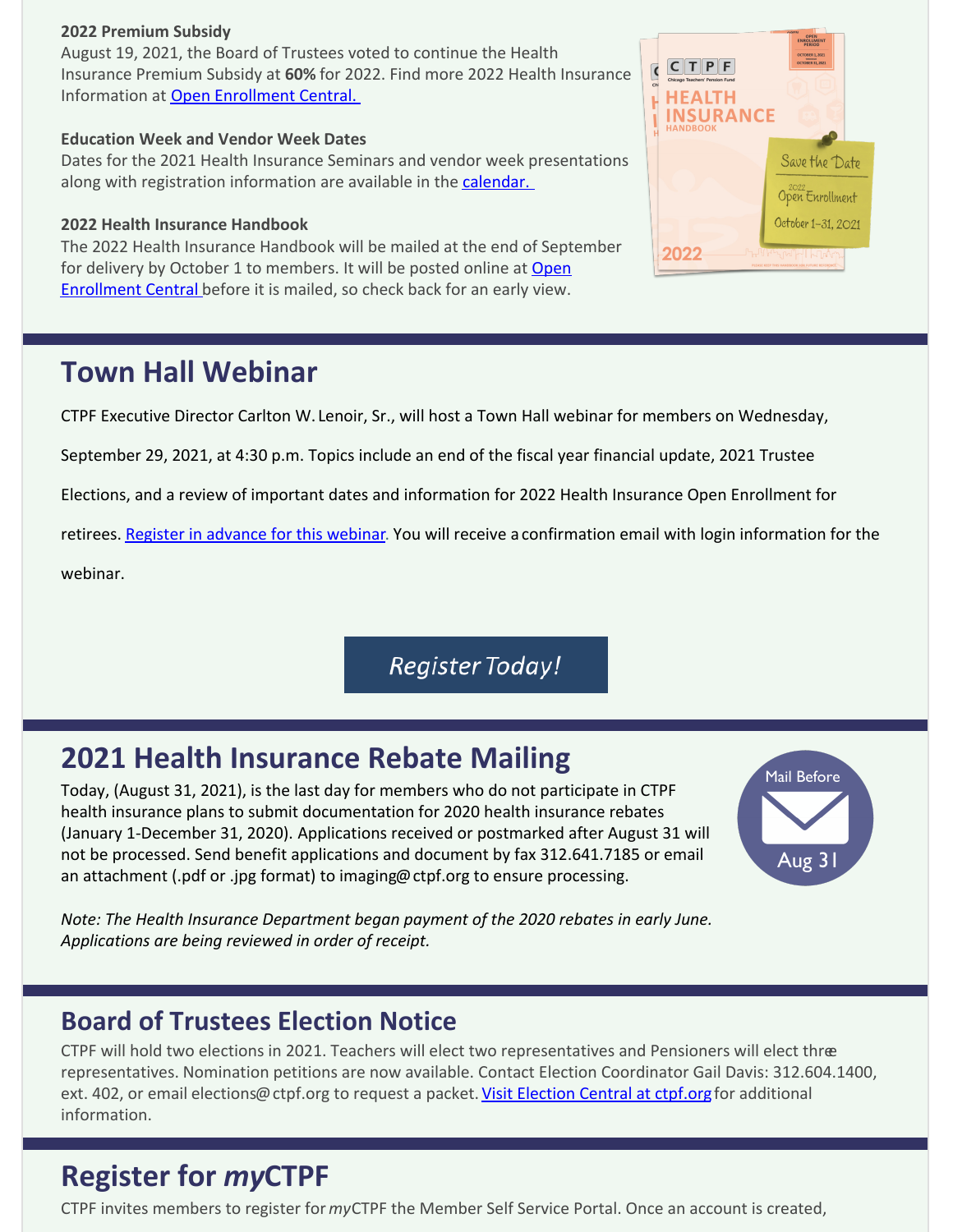members can use *my*CTPF to securely access CTPF documents and information. Members can access the system from a "button" at *[ctpf.org](http://www.ctpf.org)*, and must have their CTPF Member ID to register. Two-factor authentication ensures secure access. Active members can find their CTPF Member ID on the Member Statement. Retirees can find their Member ID on a pay advice from the Fund.



### **Pension Payment Schedule**

Given the uncertainties with the COVID-19 outbreak, CTPF encourages all members to switch to direct deposit immediately. Request CTPF Form 425 from Member Services, complete, and submit your documentation electronically to ensure the timely delivery of your benefits. The schedule for mailing checks and direct deposit dates through January 2022 is listed below. **[Click here](https://www.ctpf.org/pension-payments)** for the full schedule.



| <b>Month</b>   | Last Day to<br><b>Submit an Address or Tax</b><br><b>Withholding Change</b> | <b>Check Mailing Date</b> | <b>Direct Deposit Date</b> |
|----------------|-----------------------------------------------------------------------------|---------------------------|----------------------------|
| September 2021 | August 17, 2021                                                             | August 30, 2021           | September 1, 2021          |
| October 2021   | September 17, 2021                                                          | September 29, 2021        | October 1, 2021            |
| November 2021  | October 15, 2021                                                            | October 28, 2021          | November 1, 2021           |
| December 2021  | November 12, 2021                                                           | November 29, 2021         | December 1, 2021           |
| January 2022   | December 15, 2021                                                           | December 29, 2021         | January 3, 2022            |

## **Employer Contribution Reporting**

Each pay period, Employers remit employee pension contributions to CTPF. Illinois law requires that these contributions be made within a certain time period. If the Employer does not send the funds within the required time, penalties may be assessed. Find the most recent list of delinquent employers [here](http://ctpf.org/employer-contribution-reporting).



## **Lost Payees**

CTPF is trying to contact members who are over age 70½, but who have not commenced benefits or taken a refund of their contributions. If you or someone you know is included on the [Lost Payees Listing](https://www.ctpf.org/sites/files/2020-10/lost_payees_last_school_worked_website_list_2.pdf), please contact Member Services, 312.641.4464 or email memberservices@ctpf.org.